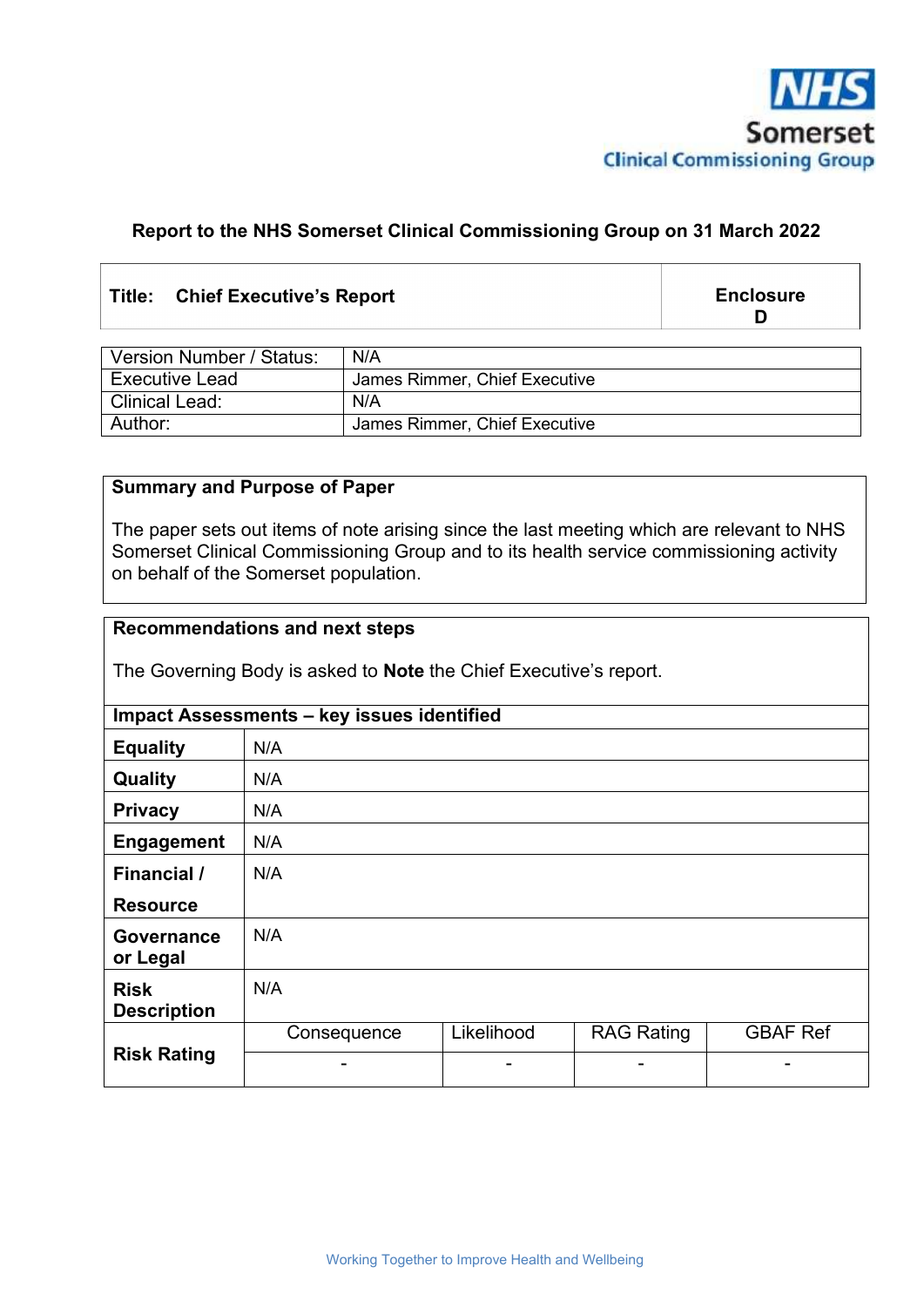

# **CHIEF EXECUTIVE'S REPORT**

## **1 INTRODUCTION**

1.1 This report provides a summary of items of note arising during the period to 24 March 2022 and information on my activity during this period.

## **2 NATIONAL**

## **Covid-19 pandemic**

2.1 The COVID-19 Pandemic remains an NHS Level 4 incident with numbers now rising fast having initially dropped from a double peak earlier this year. The government issued their 'Living with Covid-19' guidance on 21 February which removed many of the legal restrictions around COVID. Public health measures including vaccination, ventilation and meeting outdoors, masks in busy or enclosed spaces and appropriate handwashing are still being encouraged.

## **Change in target date for ICS implementation to 1 July 2022: next steps**

2.2 A letter and accompanying documents were received on 3 March 2022 from Mark Cubbon, Chief Delivery Officer, NHSEI, setting out further details to support planning and preparations for the revised timeline of 1 July 2022 (copies attached).

## **3 LOCAL**

## **Operational Pressures Escalation Level (OPEL)**

- 3.1 OPEL shows the amount of pressure being experienced by hospital, community and emergency health services. OPEL Level 1 is the lowest level of pressure on the system. OPEL Level 4 is the highest.
- 3.2 As at 22 March 2022, the escalation level for the whole of Somerset was OPEL Level 4, described as:

Four-hour performance is not being delivered and patients are being cared for in overcrowded and congested department(s). Pressure in the local health and social care system continues and there is increased potential for patient care and safety to be compromised. Decisive action must be taken by the Local A&E Delivery Board to recover capacity and ensure patient safety. If pressure continues for more than 3 days an extraordinary AEDB meeting should be considered. All available local escalation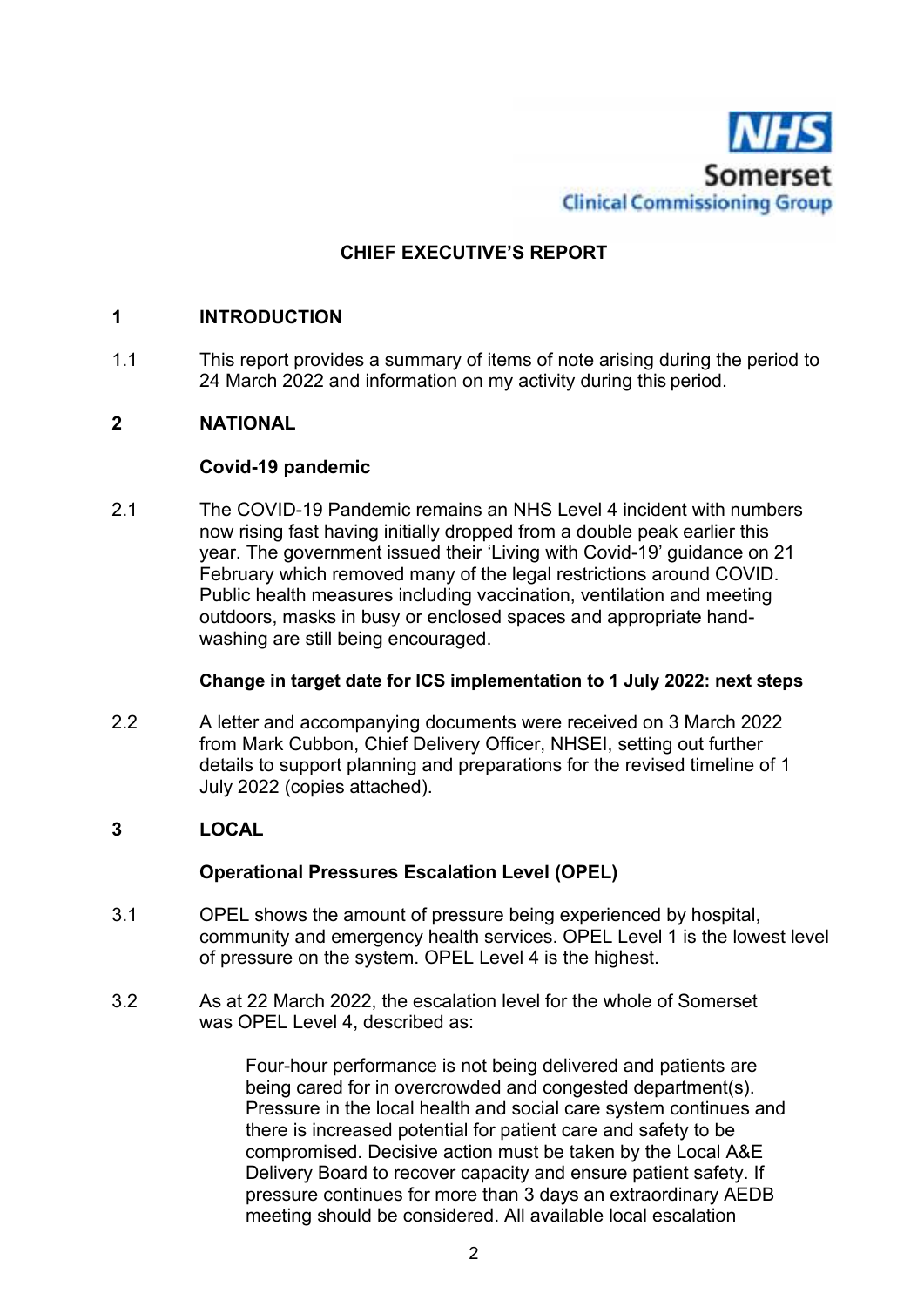actions taken, external extensive support and intervention required. Regional teams in NHS E and NHS I will be aware of rising system pressure, providing additional support as deemed appropriate and agreed locally, and will be actively involved in conversations with the system. The Regional UEC Operations Leads will have an ongoing dialogue with the National UEC Ops Room providing assurance of whole system action and progress towards recovery. The key question to be answered is how the safety of the patients in corridors is being addressed, and actions are being taken to enable flow to reduce overcrowding. The expectation is that the situation within the hospital will be being managed by the hospital CEO or appropriate Board Director, and they will be on site. Where multiple systems in different parts of the country are declaring OPEL 4 for sustained periods of time and there is an impact across local and regional boundaries, national action may be considered.

#### **Covid-19 vaccination programme**

3.3 Somerset continues to provide an ongoing vaccination programme for first, second and booster doses. Access to the vaccine is for all ages from 5 years and upwards. The spring booster programme is now open for those aged 75 and over and for people who are immunocompromised.

#### **Approval of TOPS Contract Award**

3.4 At its Extraordinary Part B meeting on 27 January 2022, the Governing Body approved the recommendation to award a three year contract for Termination of Pregnancy Services to British Pregnancy Advisory Service (BPAS)

#### **Minehead Minor Injury Unit (MIU)**

- 3.5 At its Extraordinary Part B meeting on 17 February 2022, the Governing Body:
	- approved the Somerset NHS Foundation Trust (SFT) recommendation to permanently reduce the Minehead MIU provision from 24 hours to a new opening of 0800-2100 hours
	- endorsed the Fit for My Future (FFMF) Board recommendation that Somerset CCG and SFT had met their statutory obligations to engage with the population regarding opening/closing times of Minehead MIU, and that further engagement/consultation relating to this was not required
	- endorsed the FFMF Board recommendations that:
		- the CCG and SWAST should undertake a further review of ambulance response times in West Somerset
		- SFT will continue to monitor the impact of the overnight Minehead MIU closure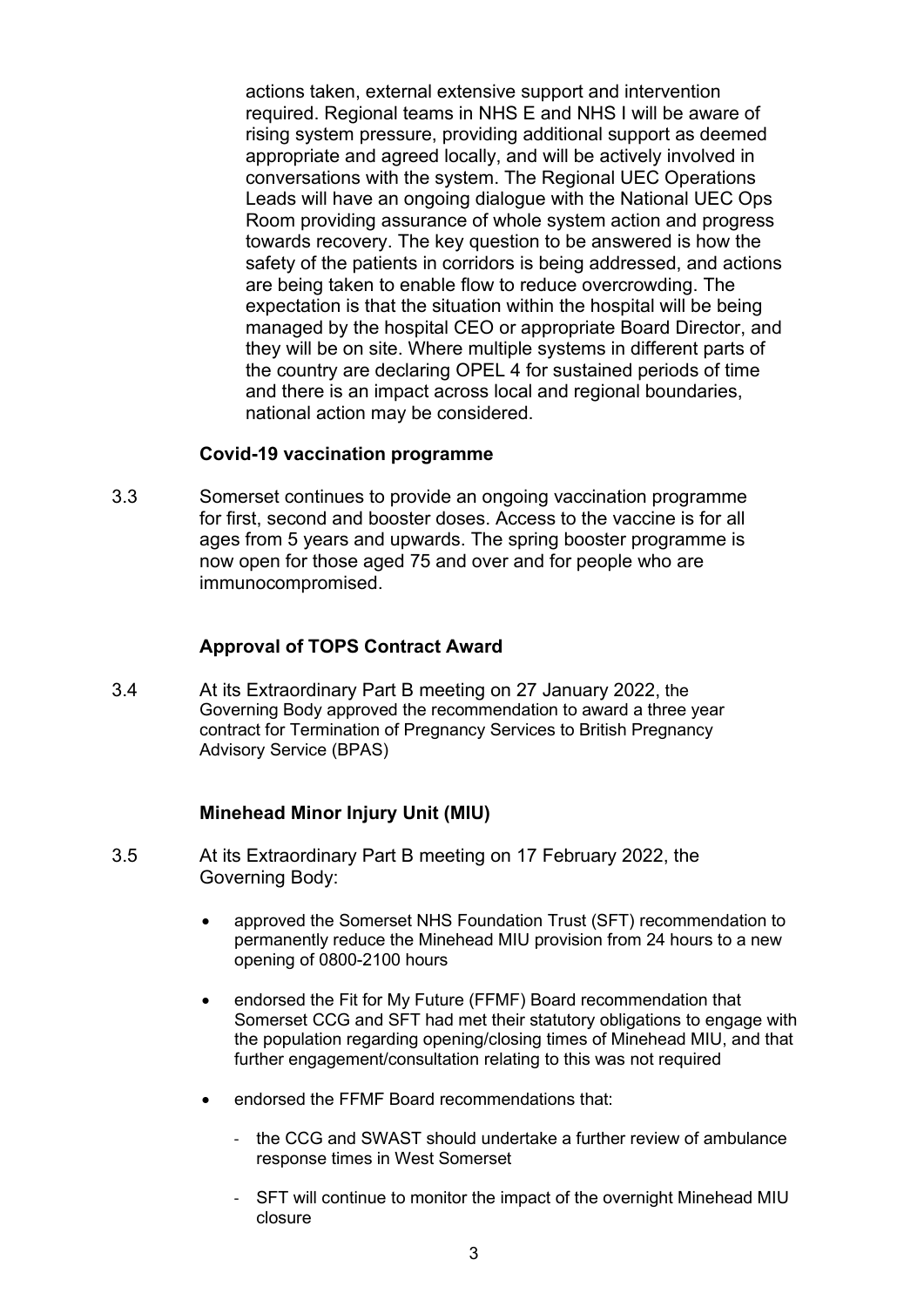- the communications programme should be strengthened to ensure that people understand the difference between what an MIU and an emergency department provides

# **Representing the CCG**

- 3.6 I have represented the CCG at a variety of internal and external events, including the following meetings:-
	- Meetings with Paul von der Heyde, Somerset ICS Chair
	- Health and Wellbeing Board Workshop on JSNA
	- Somerset System Gold Command Meetings
	- South West System Leads Meeting (Recovery)
	- Somerset CCG/BCS (The Chartered Institute for IT) Launch Event
	- Meetings with Jonathan Higman, ICB Chief Executive Designate
	- Refresh of Fit for My Future Workshop with Somerset County Council
	- Meeting with Julian Wooster, Director of Children's Services, Somerset County Council
	- Somerset ICS Executive Meetings
	- South West System Leads Meetings (ICS Establishment)
	- Avon & Somerset LRF COVID-19 Strategic Co-ordination Group Meetings
	- COVID-19 System Leaders Update with NHSEI
	- South West Regional Chief Executives Meetings
	- Somerset: Risk Profile Meeting with ICS Development Team, NHSEI
	- Leading for Inclusion Workshop 3 with NHSEI
	- South West Regional Capital Planning 22/23 to 24/25 Webinar
	- SEND Improvement Board Meetings
	- Health and Wellbeing Executive Officers Meeting
	- Extraordinary Fit for My Future Programme Board Meeting
	- Elective Recovery Plan Webinar with NHSEI South West & South East Regions
	- Meeting with BNSSG re Health Weston Phase 2
	- SVOC Gold Meeting
	- Meeting with James Heappey MP
	- ICS Board Meeting
	- Somerset Covid-19 Engagement Board Meeting
	- Fit for My Future Programme Board Meeting
	- South West Regional People Board
	- Meeting with Grant Thornton, Auditors
	- Somerset Health and Wellbeing Board
	- Somerset ICS Board Meeting
	- CCG/LMC Liaison Meeting

24 March 2022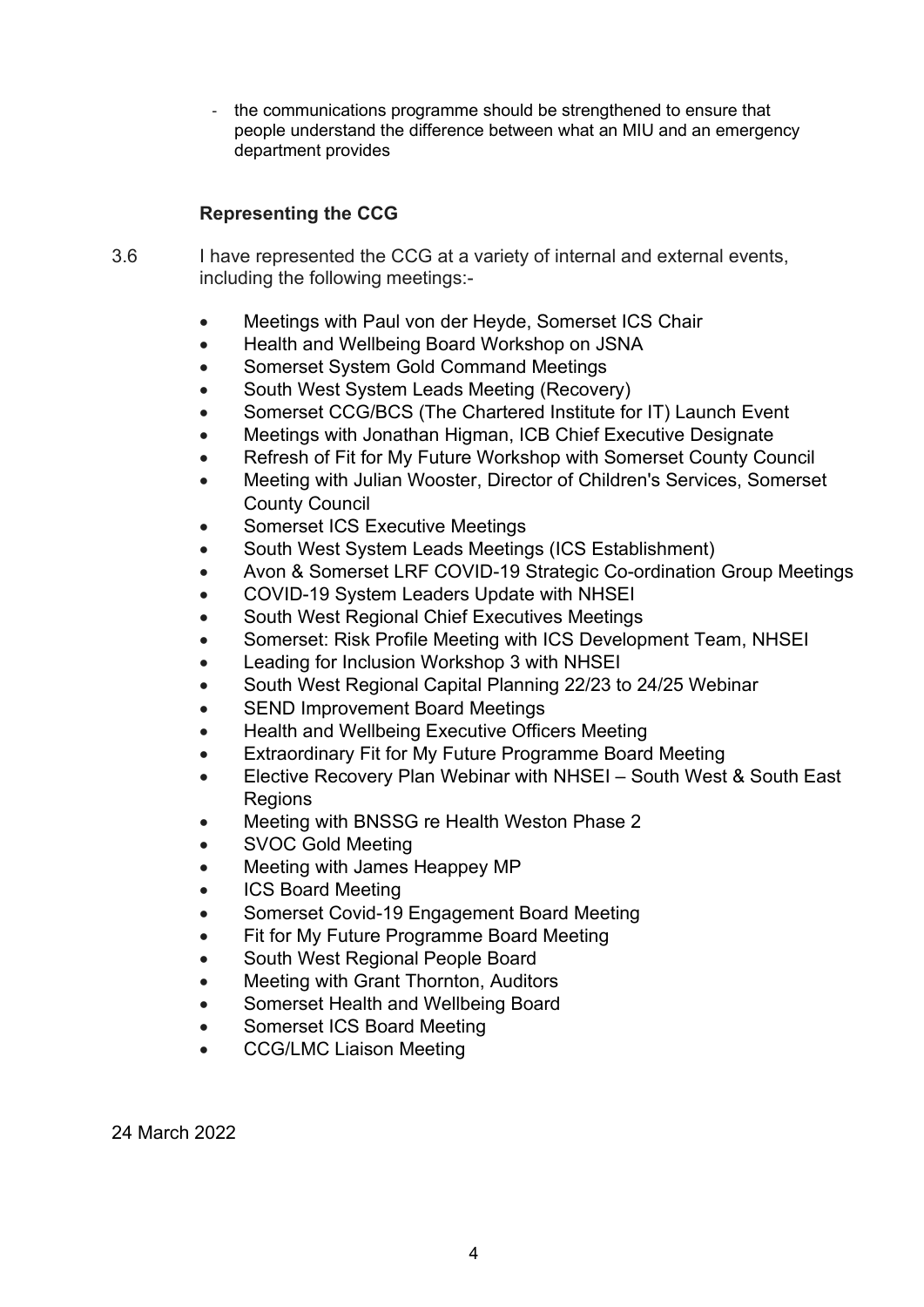**Official** 

Publication approval reference: B1423

Skipton House 80 London Road London SE<sub>1</sub> 6LH

To:

- Designate ICB CEOs and Chairs
- CCG Accountable Officers and Chairs

3 March 2022

Dear colleagues

## **Change in target date for ICS implementation to 1 July 2022: next steps**

I am writing further to my letter of 24 December 2021 that confirmed the change in target date for ICS implementation outlined in the 2022/23 Priorities and Operational Planning Guidance. This letter and its annexes set out further details to support planning and preparations for the revised timeline.

We have been working closely with DHSC to ensure that our approach to preparing for the introduction of statutory ICS arrangements, including the establishment of Integrated Care Boards (ICBs) in every system, is aligned with the legislative process. The revised target date of 1 July was agreed based on DHSC's belief that the legislation will be in place, and that this date is operationally achievable. This remains the case, but the implementation of new statutory arrangements remains subject to the passage of the Bill through Parliamentary procedures.

We have now revised the milestones for preparatory activity and have issued an updated ICB establishment timeline that reflects the new target date. This can be found on the [FutureNHS platform.](https://future.nhs.uk/ICSGuidance/viewdocument?docid=113833861) Thank you to colleagues who have helped inform these revised plans that support the practical actions to prepare for the new arrangements.

Until the commencement of the future statutory arrangements:

- CCGs will remain in place as statutory organisations. They will retain all existing duties and functions and will conduct their business (continuing to work collaboratively in cases where there are multiple CCGs within an ICS footprint) through existing governing bodies.
- CCG leaders are asked to continue working closely with designate ICB leaders on key decisions that will affect the future ICB, notably planning, commissioning and contracting.
- NHS England and NHS Improvement (NHSEI) will retain all direct commissioning responsibilities (other than those already delegated to CCGs).

During this transition period we need to be able to operate under the existing statutory framework while making effective and appropriate preparation for the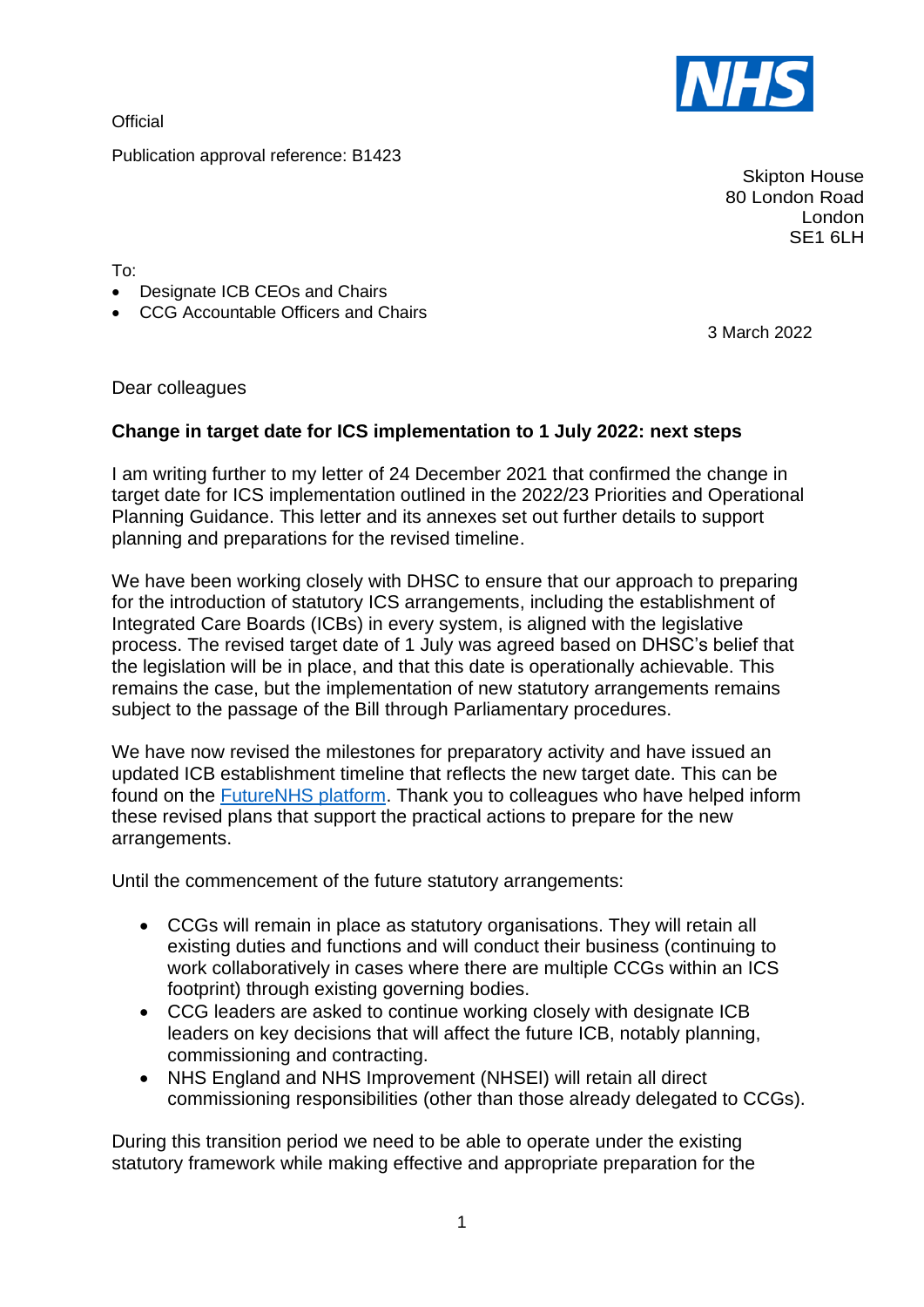legislative changes. In Annex 1 to this letter we provide a short summary of key elements of the transition activity, including:

- Assurance of progress to establish statutory ICBs in every system
- Supporting the revised timing for people change as teams move into new organisations and as new leadership teams are established
- Arrangements for transition governance including managing joint working between CCGs and designate ICB leaders
- Implications for finance and contracting with a brief summary of wider guidance on allocations, financial planning, contracts, running costs and accounts
- Practical handling of preparations for changes to ICS boundaries
- Maintaining momentum of the Integration White Paper
- Revised timelines and process for delegation of commissioning functions from NHS England
- The details of key quidance to support ICS implementation

In Annex 2a and 2b we have set out the approach to transition of Commissioning Support arrangements when ICBs are established. Our expectation is that all current services delivered to CCGs by a Commissioning Support Unit (CSU) will continue to be provided to ICSs/ICBs unless there is a clear rationale for alternative arrangements, whether that is in-house or through a different provider.

The attached note asks systems to review existing support arrangements across their systems, including CSU provision and submit a summary of their intentions by 29 April 2022 using the attached template.

I would like also to thank you for your ongoing flexibility in responding to the change in the ICS implementation target date, especially in view of the current operational challenges. Our NHSEI regional teams, along with the relevant national leads, will continue to support you in all the preparations for the new statutory arrangements taking effect and for the future development of your integrated care systems.

We are planning to invite designate ICB Chief Executives and Chairs to come together in-person on Wednesday 6 April to share experiences and ambitions across the country to further develop our approach to system working. We will circulate more information and invites in due course, and I look forward to seeing you there and our continued work together.

Best regards

**Mark Cubbon Chief Delivery Officer**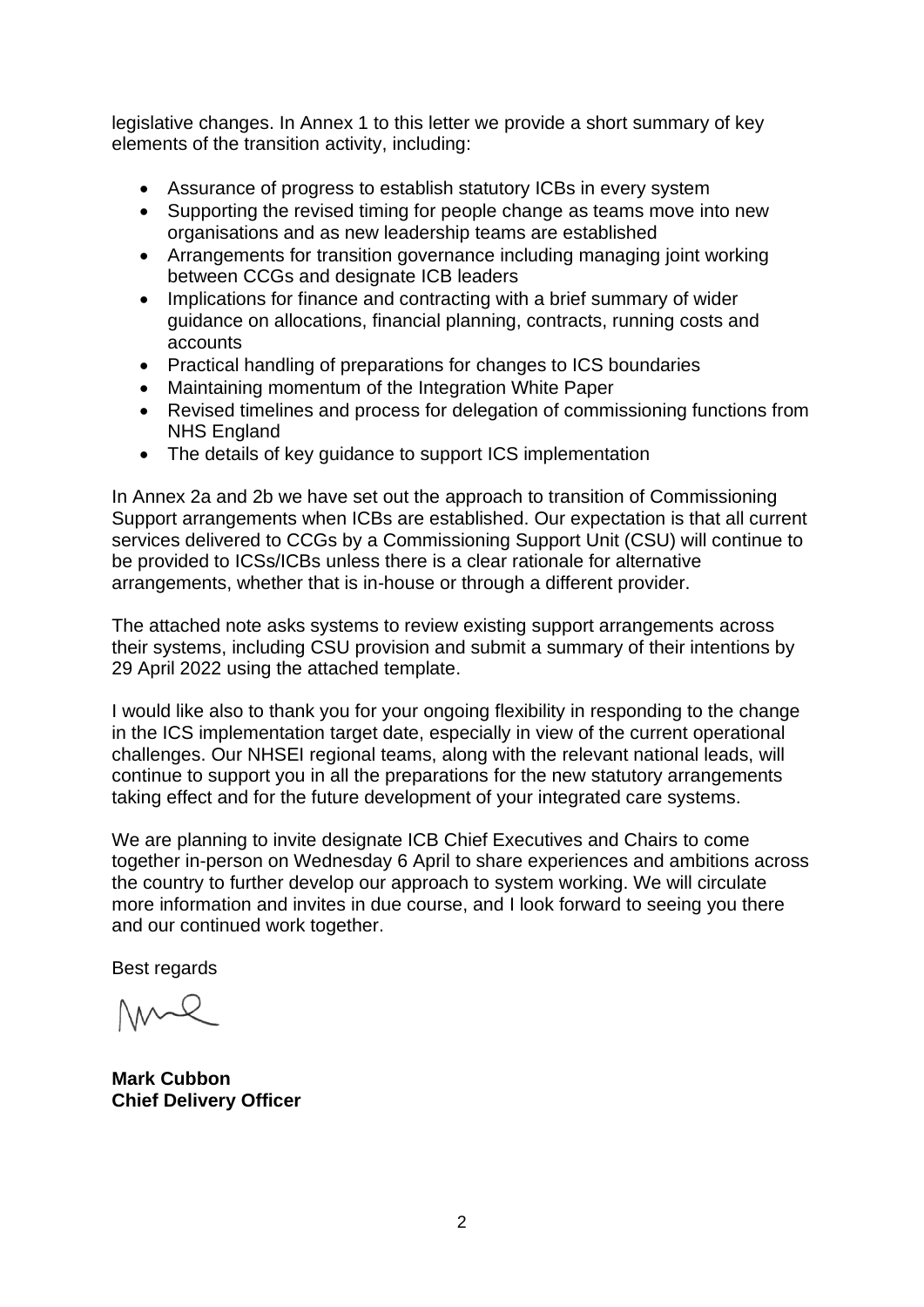# **ANNEX 1: Updated arrangements for key elements of transition**

**Please note: All elements below are subject to passage of the Health and Care Bill and may change until the Bill passes through Parliament and receives Royal Assent.**

## **Assurance of progress**

We have heard a strong message from system leaders that you wish to keep up the momentum towards preparation for the future arrangements for ICSs. The revised target dates in the programme plan reflect this, with existing dates maintained where possible, and a small number adjusted to reflect the extended preparatory period. Notably, systems are now asked to send in their next **readiness to operate** assessment and **refreshed System Development Plan** by 31 March 2022 describing readiness for 1 July 2022.

## **People change**

Supporting our people through change is a priority. We are supporting system leaders to manage the transition through establishing their designate leadership teams for the ICB as soon as is practicable and preparing for formal transfers of CCG staff into new ICBs on the new target date of 1 July 2022. Significant progress has been made in this regard already, signalling clear commitment to maintaining momentum, development of leadership relationships and strong progress towards establishment readiness for the target date.

The Planning Guidance confirmed that the **employment commitment** for colleagues below Board level remains in place until 1 July. Further implications of the change in target date are being explored with trade unions and employers, and the HR framework and FAQs will be updated accordingly. We expect to issue these updated documents within the next month.

We have now agreed arrangements for the **ICS executive pay framework** with DHSC and further guidance on its implementation will be shared this week. Pay discussions with prospective candidates can now be concluded with reference to the guidance and subject to the requisite approvals from NHSEI and ministers.

We are working with colleagues to encourage **diversity in senior teams** and are being actively supported in this important area by NHS Confederation. Updated information on accessing this support and advice is available on the [FutureNHS](https://future.nhs.uk/ICSGuidance/grouphome) platform.

CCGs/ICBs should also ensure that they are aware of the HM Treasury [Guidance on](https://nhsengland.sharepoint.com/TeamCentre/Finance/FinancialControl/Pages/GCh23.aspx)  [public sector exit payments](https://nhsengland.sharepoint.com/TeamCentre/Finance/FinancialControl/Pages/GCh23.aspx)**.** All special severance payments must be approved by HMT before any payment is made. NHSEI is currently reviewing its guidance on approval for special severance and contractual exit payments and an updated guidance note will be issued in due course.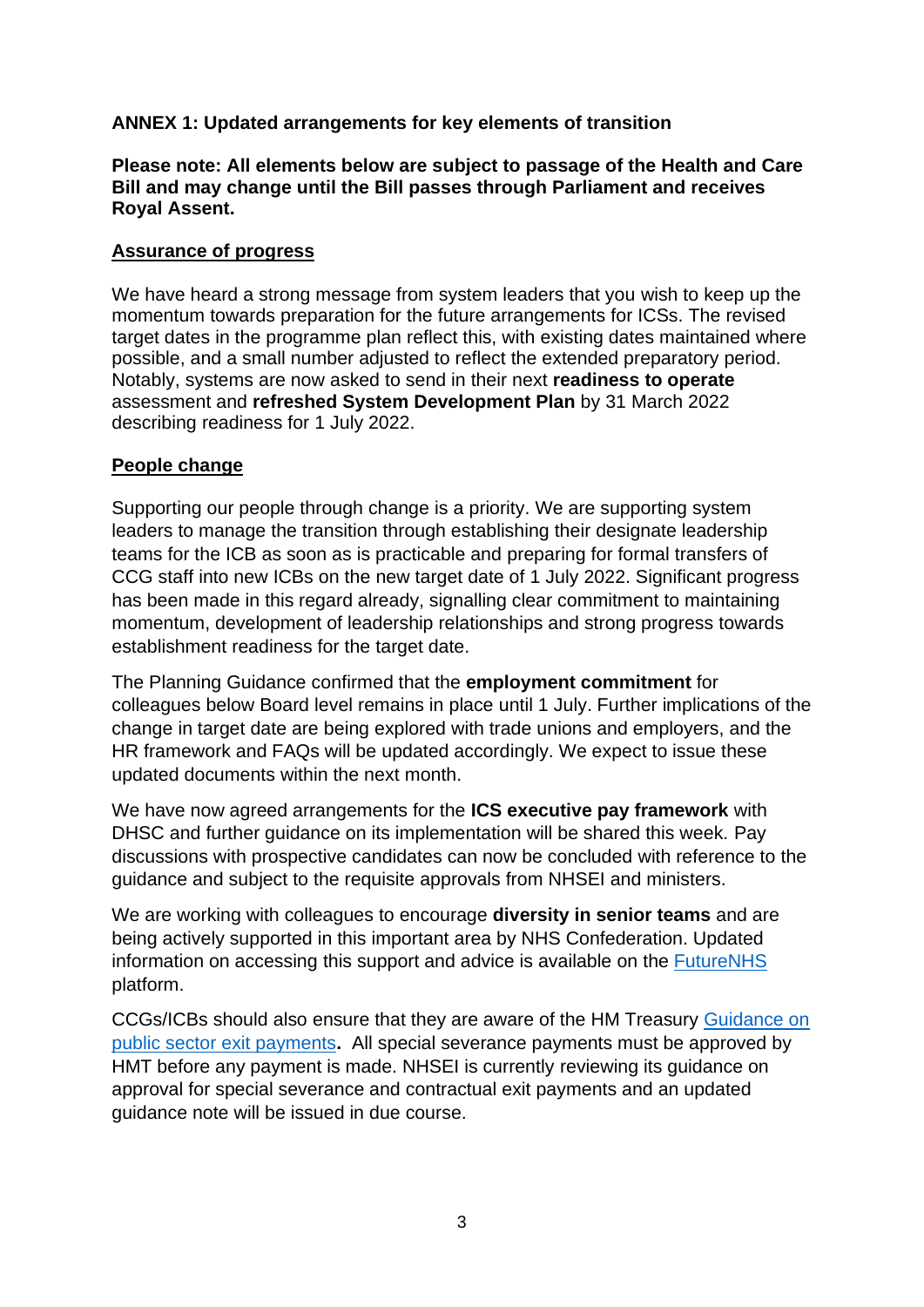# **Transition governance**

We will support CCG and designate ICB leaders to ensure that **the responsibility and governance for commissioning activities** through the transition is clear, and that there is effective transfer of statutory responsibilities from CCGs to ICBs when they are established. While CCGs maintain their responsibilities and statutory duties through the transition period and up to the commencement date when the future arrangements become law, it will be important that designate ICB leaders take shared responsibility for the transition and the arrangements developed during the preparatory period.

We recognise that CCG and designate ICB leaders will be working closely together to ensure continuity. As set out in the Planning Guidance, CCGs are asked to confirm and agree with designate ICB leaders any material decisions impacting on the future operation and commitments of ICBs.

This approach also should be applied to decisions on commissioning services from CSUs (see Annex 2), where no services should transfer prior to April 2023. For very exceptional cases (where extenuating circumstances apply) regions may present cases to a panel setting out the rationale, impact and risk to the wider system of any proposed change.

## **Finance and contracting**

Draft guidance on financial arrangements during the transition has been shared through regional finance teams. This covers several processes affected by the revised target date. In summary:

- Systems (based on future ICB footprints) continue to be the primary planning unit.
- Full-year system-level financial plans for 2022/23 will need to be set out by CCGs, so that allocations and reporting continue at this level while CCGs continue to operate. Plans and allocations will then be brought together upon ICB establishment.
- CCGs will receive an allocation from 1 April 2022, and they will need to agree contracts with providers. Upon establishment, ICBs will receive their system's remaining allocation for the financial year and contracts will transfer to the relevant ICB through a nationally agreed transfer scheme. For ICBs established from multiple CCGs, we recommend consistent local contractual terms to ease the transition to a single ICB contract.

Further guidance to be aware of:

- Financial commitments on the **mental health investment standard (MHIS**) and minimum contributions to the **better care fund (BCF) contributions** are required and will be monitored based on the footprints of future ICBs on a full year basis.
- **Capital allocations and planning** continue as planned, as these are not significantly impacted by the new target date.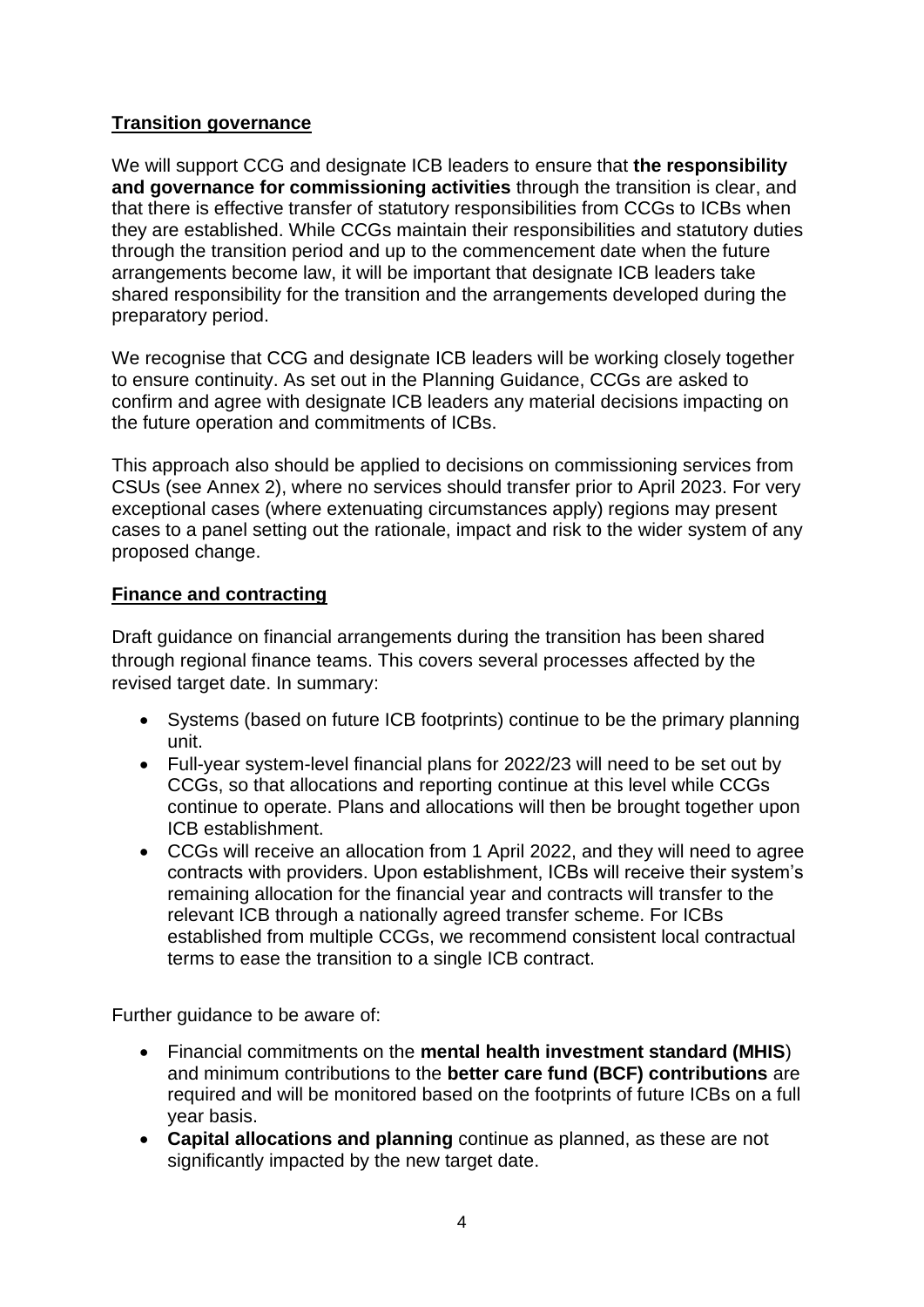- **Running cost allowances** will be set for CCGs and the spending against these limits will reduce the remaining allowances for ICBs upon establishment. We're working with regional teams to understand where the new target date may cause an unavoidable additional pressure.
- **Financial accounts** are required for CCGs up to ICB establishment, i.e. 3 months for CCGs and 9 months for ICBs in 2022/23. We currently expect there will be **one audit process** at the end of 2022/23 to cover both, but this is subject to further discussion with audit firms and NAO agreement.
- Areas affected **by boundary changes** need to agree the appropriate resources for Quarter 1 which will be allocated back to the current host CCG during that period. Planning templates enable this information to be captured and we will continue to work directly with those affected systems.

# **Changes to ICS boundaries**

Having engaged with the small number of CCGs affected by system boundary changes, NHSEI has taken the decision not to pursue implementation of boundary changes at CCG level on 1 April 2022. Instead, the system boundaries decided by the Secretary of State last July will come into effect when ICBs are legally established on 1 July 2022. The specifics of the operational and financial impact of this position are being managed with the seven affected CCGs and their ICSs.

## **Integration White Paper**

The Government's Health and Social Care Integration White Paper (IWP) *Joining Up Care for People, Places and Population* was published on 9 February. This sets out the Government's thinking on how NHS and local government partnerships can go 'further and faster' across the country, building on existing legislative and policy reform including the creation of ICBs and ICPs, and our guidance on *[Thriving](https://www.england.nhs.uk/wp-content/uploads/2021/06/B0660-ics-implementation-guidance-on-thriving-places.pdf)  [Places](https://www.england.nhs.uk/wp-content/uploads/2021/06/B0660-ics-implementation-guidance-on-thriving-places.pdf)*, that was developed jointly with the Local Government Association.

The White Paper sets out policy proposals in four areas:

- Shared Outcomes
- Leadership, Oversight and Finance
- Digital and Data
- The Health and Care Workforce and Carers

As a White Paper these are policy proposals, subject to consultation. We will continue to work closely with Government as they engage on these proposals. We are meeting with system leaders, via regional teams, to hear initial feedback and we encourage colleagues to respond to the consultation directly. During this process designate ICB leaders should continue work with their local authority and other partners to progress the development of their place-based arrangements, in line with existing ambitions and the direction described in *Thriving Places*. We will provide further guidance if necessary, following the engagement exercise. Over the course of 2022/23 we will work with each system to support the development of their placebased partnership arrangements as required.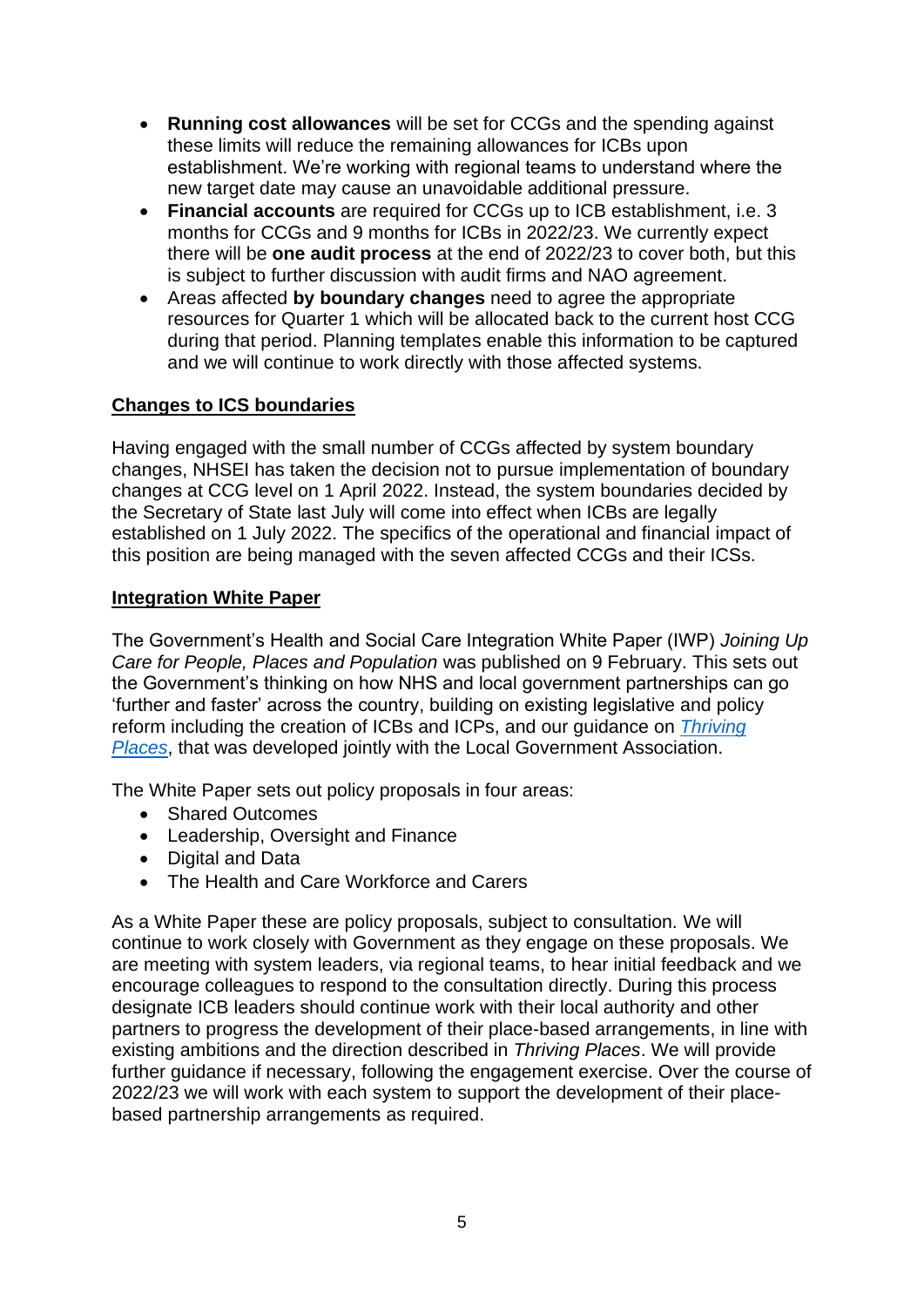# **Delegation of commissioning functions from NHS England**

We are currently supporting those systems which are preparing for their ICB, when established, to take on delegated dental, general ophthalmic services and/or pharmaceutical services functions from the point of commencement. We expect that NHS England's Board will be able to make a final decision over the delegation of these commissioning functions to these specific ICBs after Royal Assent of the Health and Care Bill and in advance of the 1 July target date for implementation. We expect to delegate these functions to all remaining ICBs from April 2023. NHS England will retain ownership of the commissioning allocation and functions for specialised services in 2022/23.

# **Updated guidance to support ICS implementation**

All resources for ICSs to support preparation for implementation are available on the [FutureNHS](https://future.nhs.uk/ICSGuidance/grouphome) platform. As noted there, current references to 1 April 2022 (subject to the passage of legislation) as a date for implementation of the new arrangements should now be read as 1 July 2022 (subject to the passage of legislation). To avoid undue burden, existing guidance will not be reissued if the only significant change is in relation to this implementation target date.

The key resources that are available to support systems in their development and preparation for future arrangements include:

- [Integrated Care Systems: Design framework](https://www.england.nhs.uk/wp-content/uploads/2021/06/B0642-ics-design-framework-june-2021.pdf)
- [Interim guidance on the functions and governance of the integrated care](https://www.england.nhs.uk/wp-content/uploads/2021/06/B0886_Interim-guidance-on-the-functions-and-governance-of-the-integrated-care-board-August-2021.pdf)  [board.](https://www.england.nhs.uk/wp-content/uploads/2021/06/B0886_Interim-guidance-on-the-functions-and-governance-of-the-integrated-care-board-August-2021.pdf) This references the draft Model Constitution for ICBs with the latest amendments to ICB membership and disqualification criteria.
- [Guidance on the employment commitment](https://www.england.nhs.uk/wp-content/uploads/2021/06/B0724-employment-commitment-guidance-supporting-ics-v1.pdf) (to be updated to reflect new timeline)
- [HR framework for developing integrated care boards](https://www.england.nhs.uk/wp-content/uploads/2021/06/B0790_ICS_HR-Framework-Technical-Guidance_FINAL18Aug.pdf) (to be updated to reflect new timeline)
- [Operational planning and contracting guidance 2022-23](https://www.england.nhs.uk/operational-planning-and-contracting/) including supporting guidance on financial arrangements for the new target date

The full suite of resources on Integrated Care Systems functions and transition is available on [FutureNHS](https://future.nhs.uk/ICSGuidance/grouphome) (requires a login).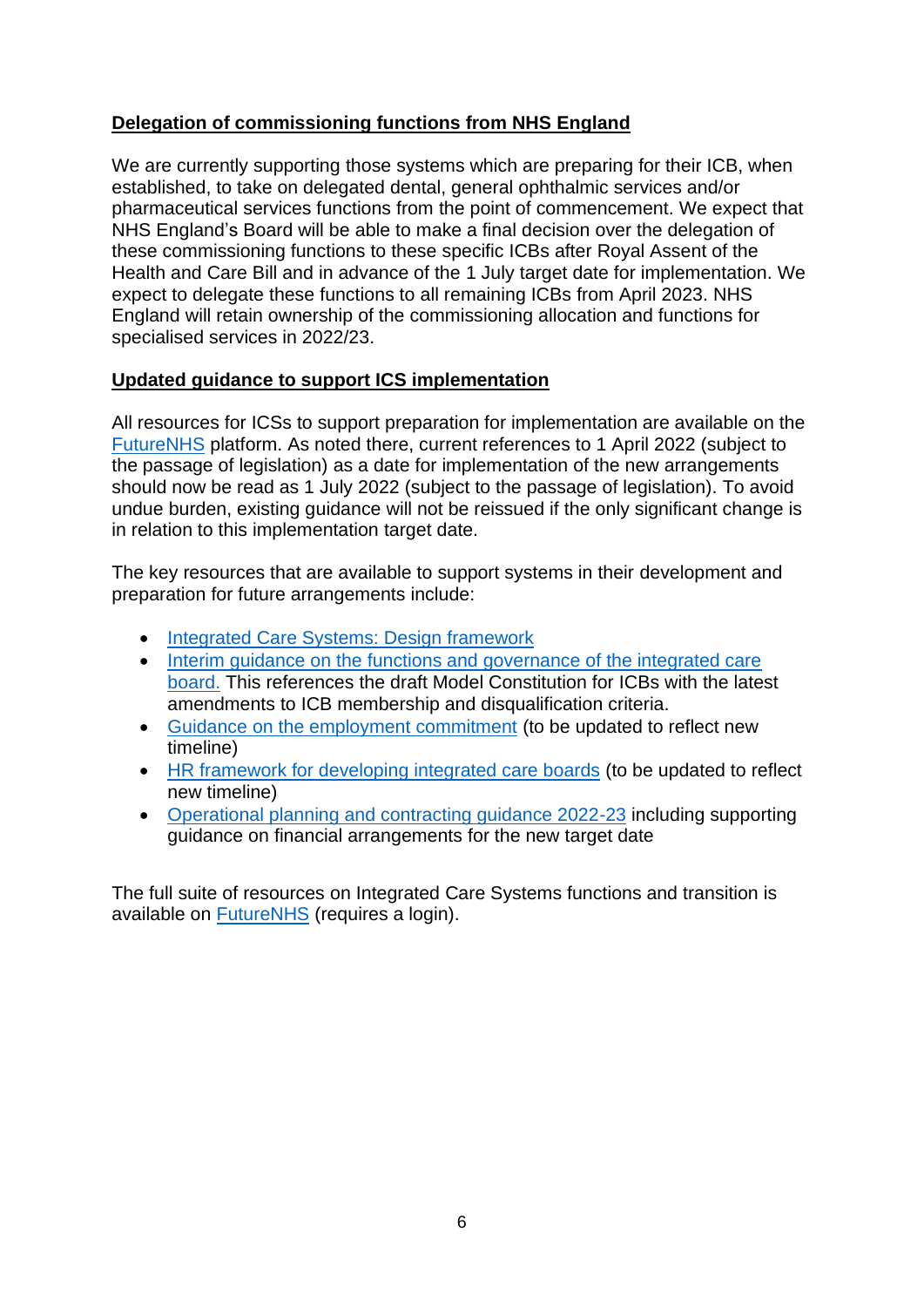## **ANNEX 2A and 2B - Draft Service Support Plan guidance**

#### **Development of ICS Service Support Plans 2022/23**

**We are asking all ICSs to review existing support arrangements including CSU provision across their systems and submit a summary of their intentions by 29 April 2022.**

#### **Background**

As progress continues towards developing integrated care systems, it is important to understand the wider support service needs across the whole system. To achieve this end, all ICSs are being asked to confirm their existing and future requirements for support services. In particular, there is a need to understand arrangements with NHS Commissioning Support Units (CSUs) ensuring they are aligned into the future needs of the ICBs and wider systems.

A national and regional strategic review of CSU services during the summer of 2021 agreed that nationally delivered CSU services would continue for the next two to three years and local arrangements would remain in place until at least April 2023. This was in order to ensure continuity of support during the transition towards ICBs.

The expectation from NHS England/Improvement is that all current services delivered to CCGs by a CSU will continue to be provided to ICSs/ICBs unless there is a clear rationale for alternative arrangements, whether that is in-house or through a different provider. CSUs have been asked to work with national users, regions and ICSs to understand and help plan the future requirements. The information gathered will be used to ensure CSUs continue to be able to deliver value for money, at scale high quality support services to integrated health care systems.

**That is why we are now asking all ICSs to review existing support arrangements including CSU provision across their systems and submit a summary of their intentions by 29 April 2022.** Plans should be completed in dialogue with your nominated NHS England/Improvement regional lead and submitted to [commissioning.support@nhs.net.](mailto:commissioning.support@nhs.net)

A template (attached) has been developed to help the development of the ICS Service Support Plan.

ICSs are asked to set out the direction of travel for their future service provisioning model, including what support services are currently commissioned and any intentions for future service requirements. If there is any anticipated change to the CSU current provision, the plan should set out the rationale for that change. Where detail is available, we would ask you to include as much as possible, but in the event of little or no information yet being ready, an indication of that position would also be helpful.

All ICS Service Support Plans will be considered by the Regional Team in the first instance. Consideration will be given to the impact across the region and to national delivery. Where plans identify changes to existing delivery arrangements, the ICS will be invited to submit a more detailed plan/business case. A nationally constituted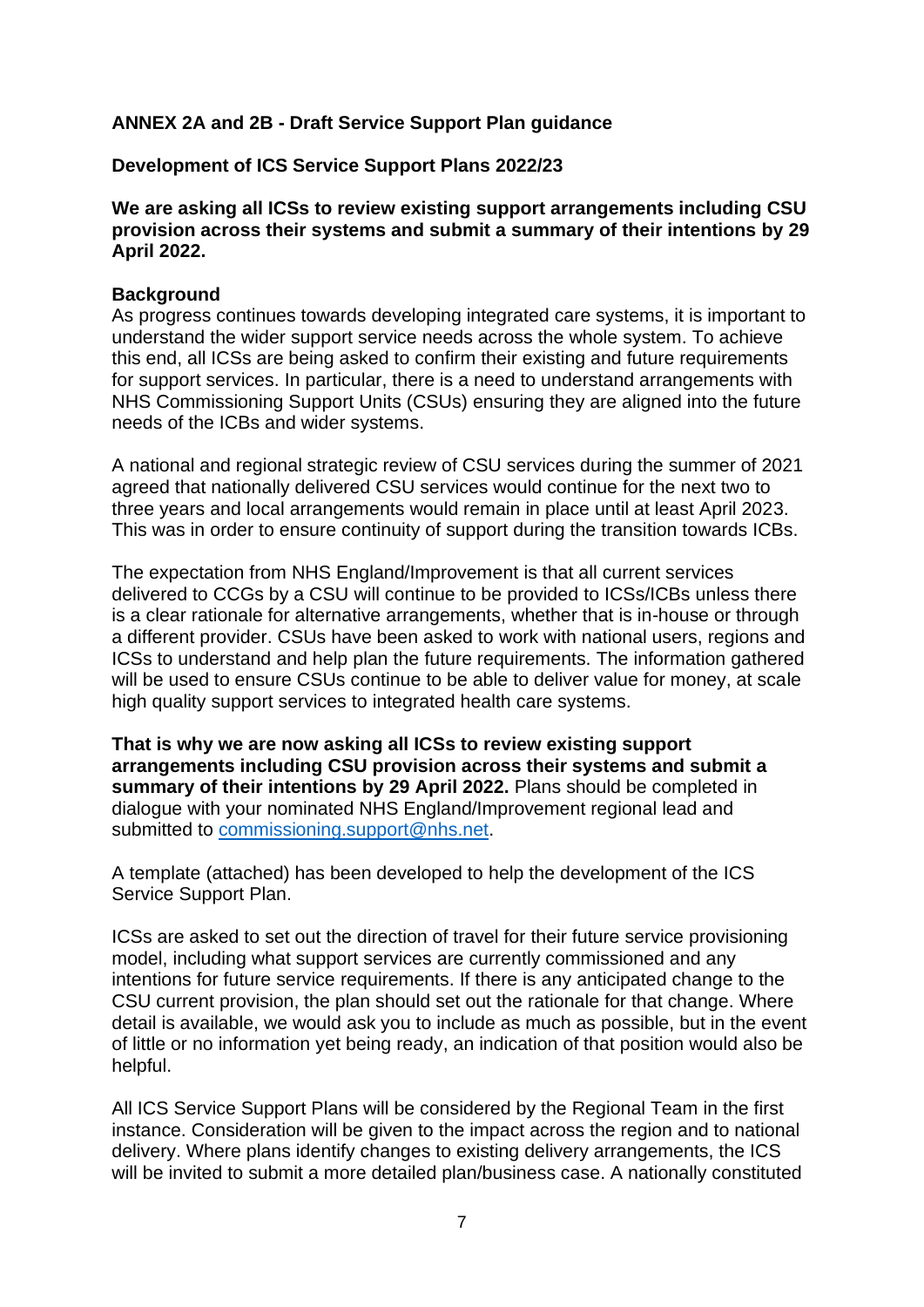panel will be established to consider the proposed case in more detail. This approach is being put in place to ensure any transitions are effectively managed, mitigating risks and potential for destabilisation across the wider system. The plans will remain confidential and will not be shared outside of NHSE/I.

Where a business case is successful the managed transition of the service will be over a minimum period (as decided by the national panel).

#### **Timeline for service transitioning:**

**April 2022:** Service support plan submission **May 2022:** 'Check and challenge' **June 202**2**:** Panel discussions **July 2022:** Business case submission

Where there is no change to service provisioning indicated or where the region deems the service not appropriate to transition at this stage the ICS will be asked to continue with the existing CSU services.

Please complete the attached template (Annex 2B) and return to [commissioning.support@nhs.net](mailto:commissioning.support@nhs.net) by 29 April 2022.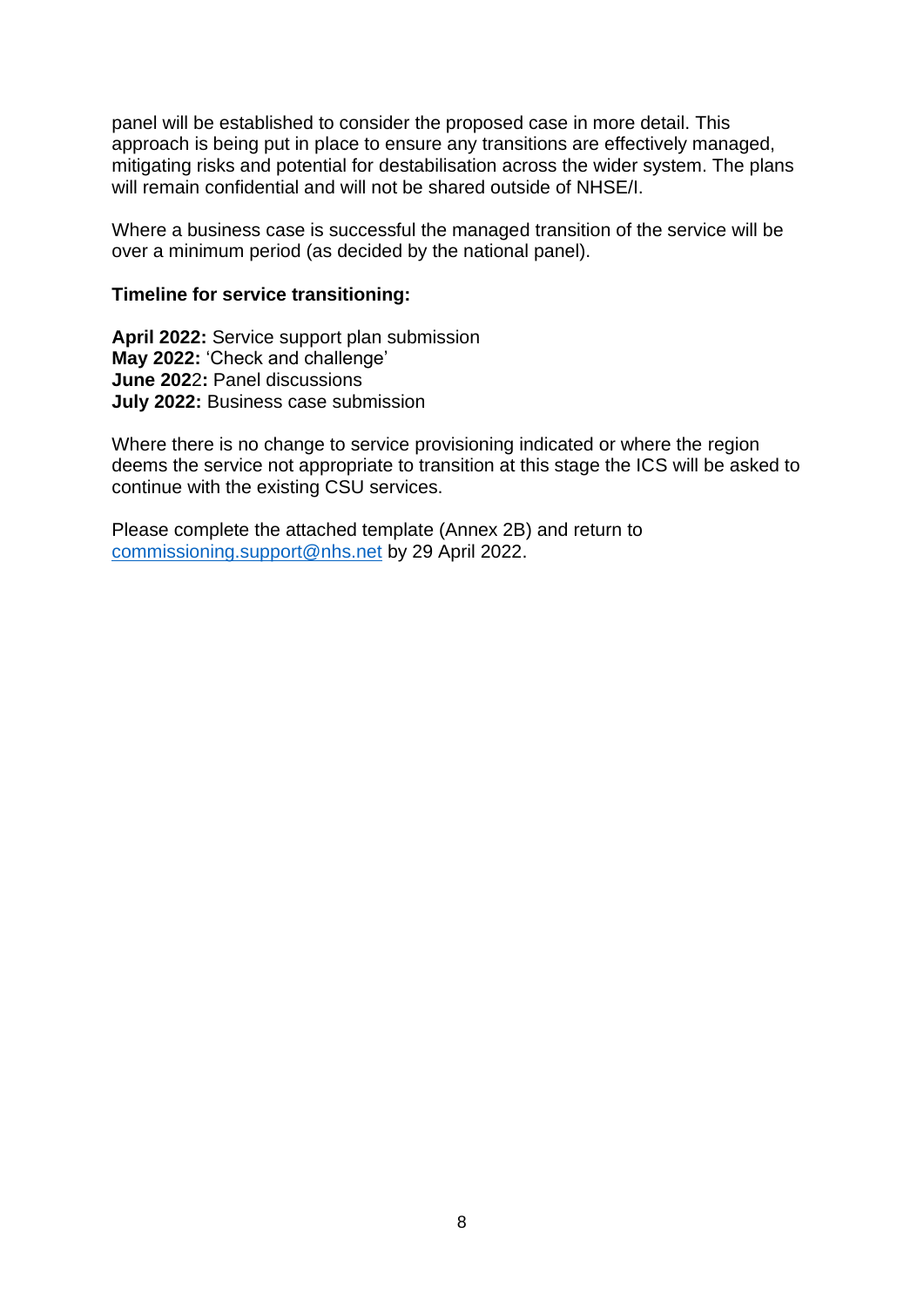# B1423 Change in target date for ICS implementation to 1 July 2022: next steps - 3 March 2022

Letter from Mark Cubbon confirming change in **target** date for ICS Implementation to 1 July 2022.

Confirms:-

- CCGs will remain in place as statutory organisations.
- CCG leaders are asked to continue working closely with designate ICB leaders
- NHS England and NHS Improvement (NHSEI) will retain all direct commissioning responsibilities

Expectation that all current services provided by CSU transition to ICB and submission of summary of intentions template required by 29 April 2022.

#### **Annex 1 - Updated arrangements for key elements of transition:-**

Assurance of progress - updated ROS & SDP due 31/03/22

People :-

- The Planning Guidance confirmed that the **employment commitment** for colleagues below Board level remains in place until 1 July.
- Implications of change of date being explored with trade unions and employers, and the HR framework and FAQs will be updated - further guidance due **within** next month.
- Agreed arrangements for the ICS executive pay framework guidance due later that week
- CCGs/ICBs should also ensure that they are aware of the HM Treasury Guidance on public sector exit payments. Guidance to follow

Transition governance:-

- CCGs maintain their responsibilities and statutory duties through the transition period, important designate ICB leaders take **shared responsibility** for the transition and the arrangements developed during the preparatory period.
- CCGs are asked to confirm and agree with designate ICB leaders **any material decisions** impacting on the future operation and commitments of ICBs
- Applies to decisions on commissioning services from CSUs (see Annex 2)

#### Finance and contracting:-

Guidance shared through regional teams but to note :-

- Continue to be primary planning unit
- 2022/23 full planning to be set out by CCGs
- CCG receive an allocation 1 April 2022 to agree contracts with providers. ICB on establishment will receive remaining allocation, contracts transfer through nationally agreed scheme.

Further guidance to be aware of :-

- Financial commitments on the **mental health investment standard (MHIS**) and minimum contributions to the **better care fund (BCF)** contributions required and will be monitored based on the footprints of future ICBs on a full year basis
- **Capital allocations and planning** continue as planned,
- Running cost allowances will be set for CCGs and spends will reduce remaining allowances of ICB.